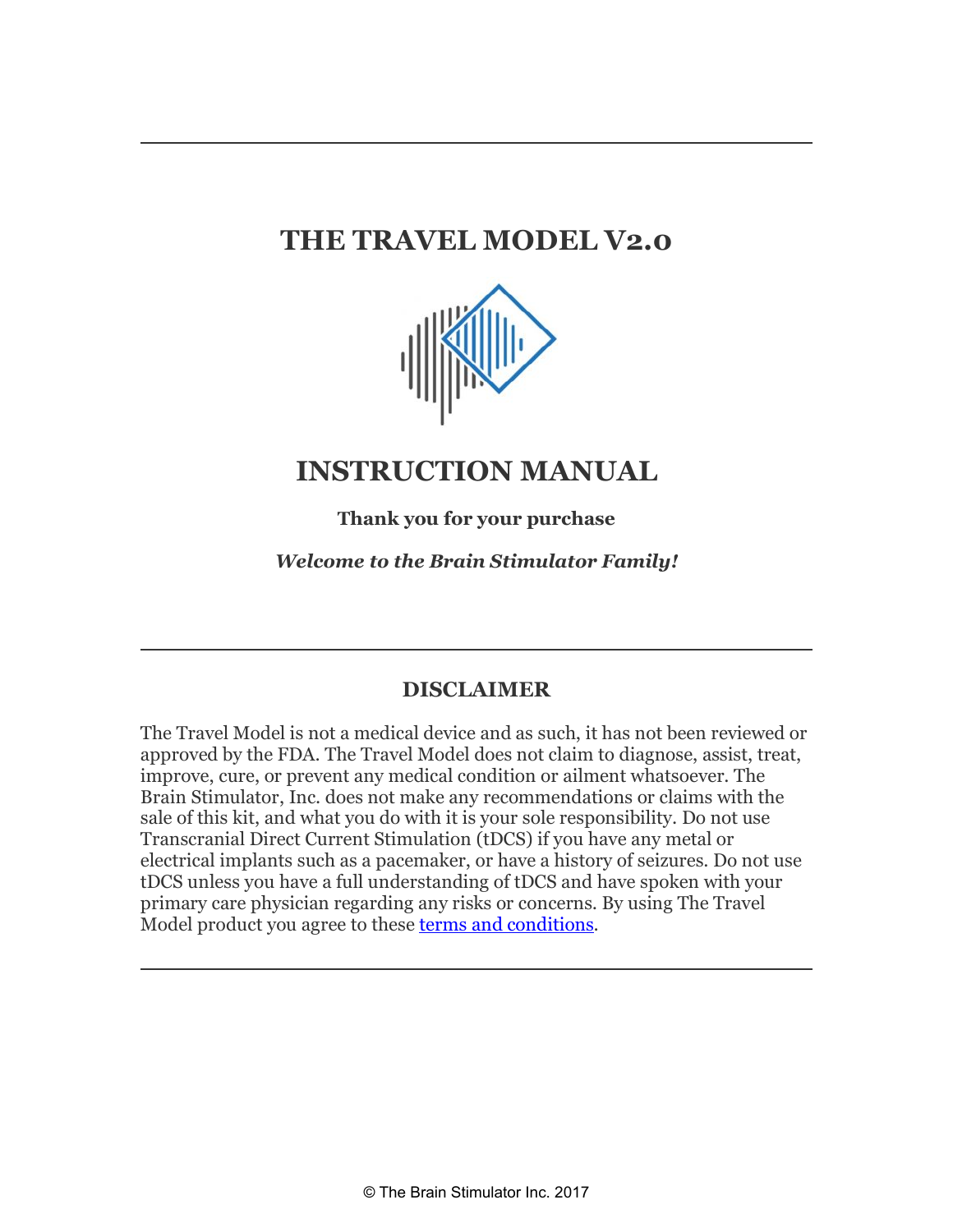#### **DEVICE FUNCTIONALITY**



**(1) Electrode Port -** For connecting the electrode cable to the device.

**(2) Blue LED -** Indicates that the output current is flowing, and flashes when the battery needs to be replaced.

**(3) Selector Switch -** For turning the device on & off, and for selecting the output current level.

**(4) Screws -** For battery installation

#### **SETTING UP THE DEVICE**

**Battery Installation** For best results, we recommend using a brand new, nonrechargeable 9-volt battery. To install the battery, begin by unscrewing the two black screws on the top of the enclosure. Remove the lid and attach your battery to the pre-installed battery snap clip. Carefully route the red and black battery wires down the edge of the case and around the small post near the rear of the case. Before you place the lid back on the case and reinstall the screws, be sure that the wiring is not passing over the top or bottom of the battery, as this could make reinstalling the lid difficult.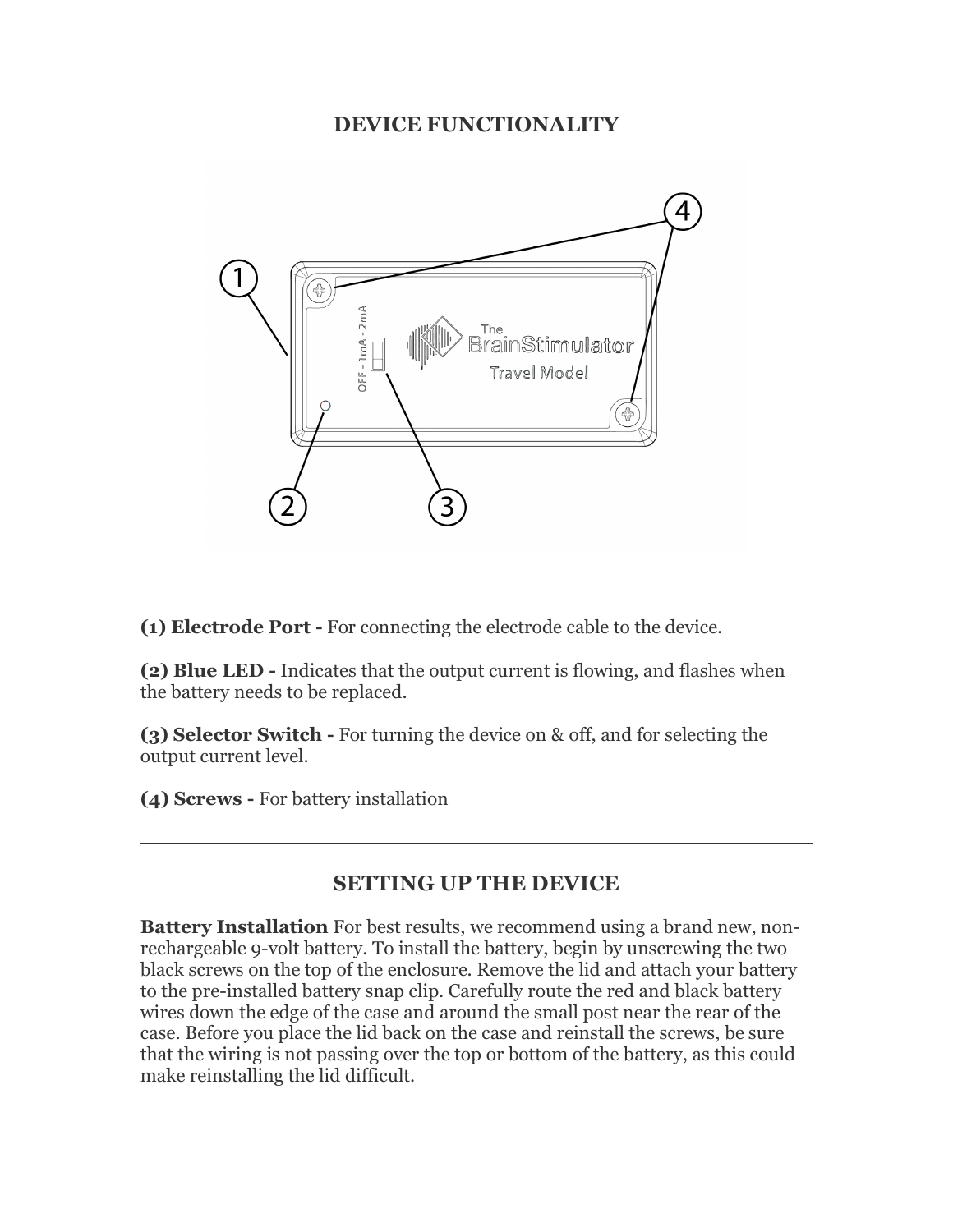#### **Connecting Electrodes**

Take the white electrode cable supplied with your kit and insert the right-angled plug into the electrode port at the top of The Travel Model. On the opposite end of the cable, you will find your electrode connectors. The Red connector is the **Anode** (positive, stimulating electrode) and the Black connector is the **Cathode** (negative, inhibiting electrode). You will need to differentiate the two connectors when you begin looking at electrode placements.

If you purchased the *Basic Kit,* your electrode cable will have alligator clip connectors, which you will use to clip onto the included sponges. Please ensure that no metal parts of the alligator clip touches the skin during stimulation. This can be avoided by inserting one prong of the alligator clip *into* the side of the sponge, or by clipping onto the top of the sponge.

If you purchased either the *Advanced* or *Deluxe Kit*, your cable will feature banana plug connectors, which insert directly into the side of the included sponge electrodes. We designed the connection to fit snugly, so you may need to use firm pressure to insert the connector plug. When disconnecting, grip the rubber connector, never pull by the cord.

*Note: Both the Alligator Clip and Banana Plug cables can be purchased separately in our online store.*

## **PREPARING FOR A SESSION**

#### **Saline Solution**

Saline solution is an important factor in improving conductivity and ensuring a comfortable and effective tDCS session. Prepare saline solution by following the instructions featured on the back of your saline solution applicator bottle *(available in our online store)*, or by mixing 1/8 teaspoon (approximately one pinch) of salt, with 8oz of water in a cup. Generously apply the solution to the yellow sponges, until they are thoroughly saturated.

#### **Cleanse Bare-Skin**

If you plan to position your electrodes on any bare-skin, non-hair covered areas, wash the target area beforehand removing any dirt, oil, lotion, makeup, or any other products which may have been previously used on the area.

#### **Secure Electrodes**

Identify the electrode placement you will be using, and position the electrodes accordingly with the sponges against the skin. Be sure not to reverse the Anode &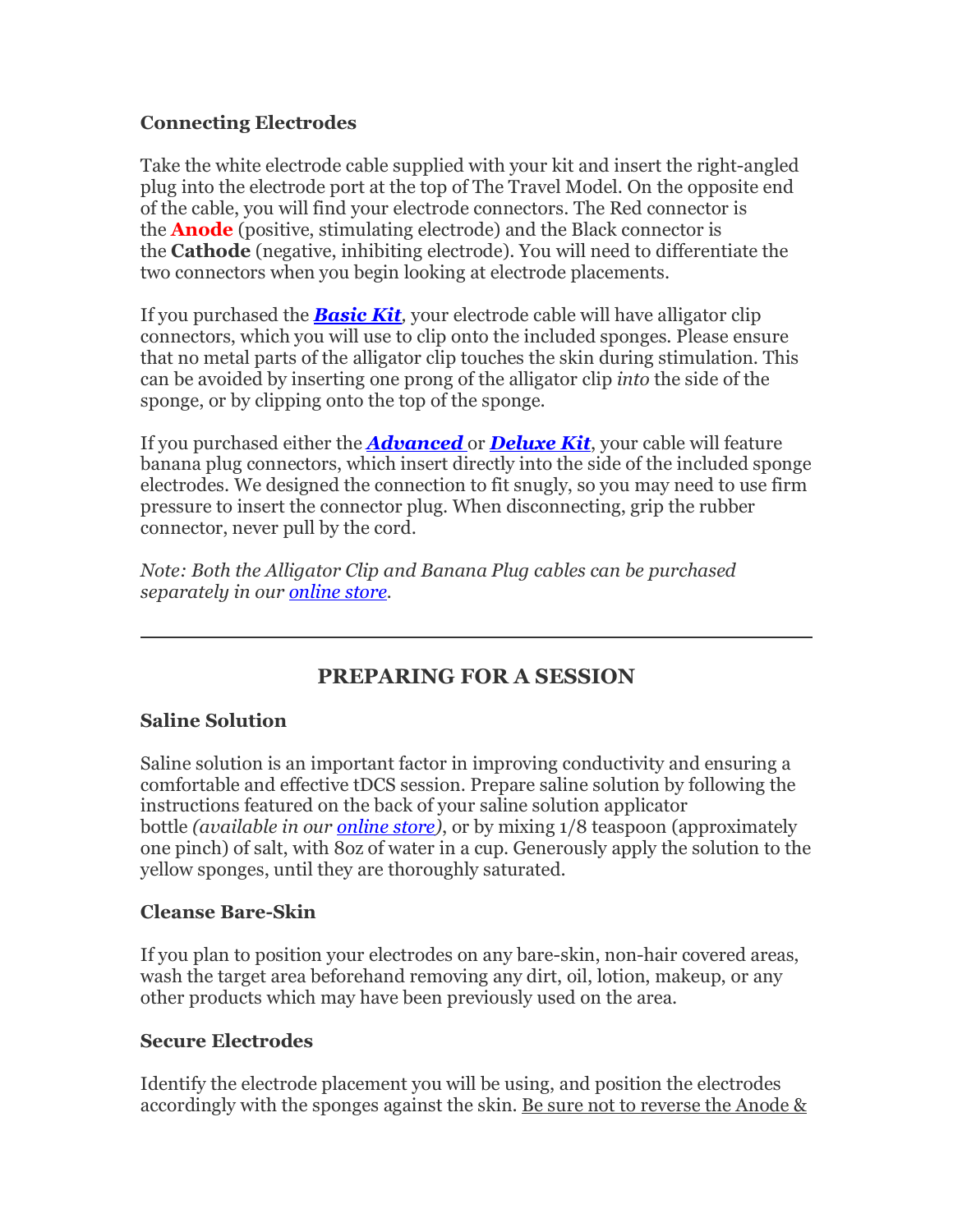Cathode positioning, as studies suggest this has a potential to produce opposite effects. Secure the electrodes in place using a headband or other fastening material. For best results, the electrodes should be pressed firmly against your body, and saline solution should saturate through any hair, reaching the surface of your skin.

#### **ELECTRODE PLACEMENT (MONTAGES)**

Deciding where to place the electrodes for your tDCS session is very important. Scientific studies focusing on tDCS have shown that different electrode placements, more commonly referred to as "Montages," produce different and unique results.

Everyone's situation and desired goals with tDCS are different; therefore we cannot specifically recommend any one particular montage. It is up to you as the user to do your own research to determine how you would like to use tDCS.

To help get you started, we have compiled a list of websites which provide information about common tDCS montages, including graphical positioning guides. You can find links to these websites along with additional information about montages on the *Electrode Placements* page of our website:

www.TheBrainStimulator.net/Placements

*Please note: The Brain Stimulator, Inc. is not responsible for content located on third party external websites.*

## **STARTING YOUR SESSION**

Sliding the selector switch to the right will turn on the device and ramp up the current to 1mA. The blue illuminated LED indicates that the device is on and that output current is flowing. Once you feel comfortable, you can continue to increase the current level by sliding the selector switch to 2mA. We recommend pausing at each current level for 15-30 seconds, or until comfortable, to provide for a smooth transition.

## **WHAT TO EXPECT**

You may feel a slight tingling or itching sensation when first turning on the device, or when increasing the current level. For most people these sensations are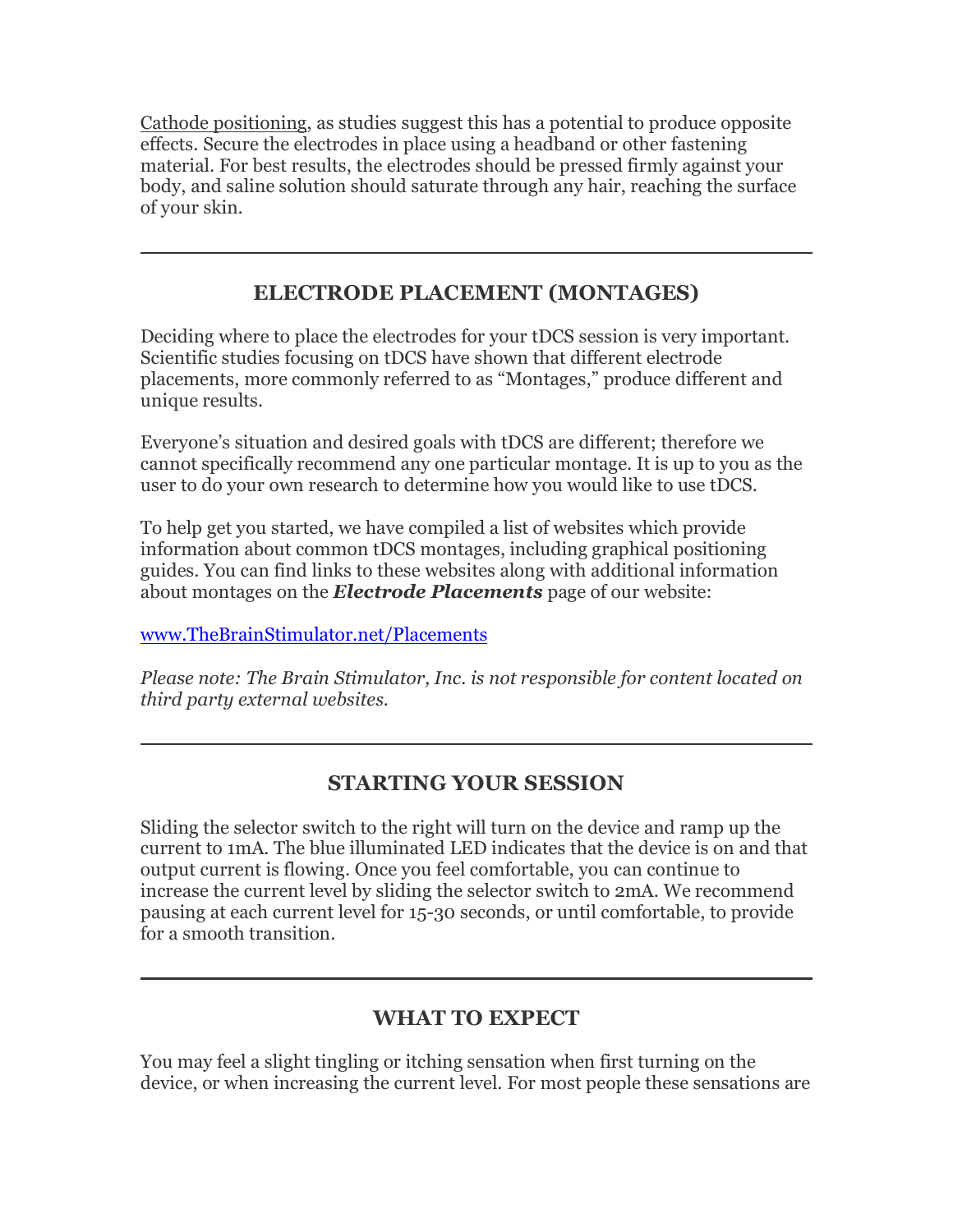reasonable, and will often dissipate after 15-30 seconds. If these sensations persist, here are a few things you can try:

- Slightly adjust the positioning of the electrodes
- Apply additional saline solution to the sponges
- Apply pressure to the electrodes (to help saturate the area)
- Lower the current level using the selector switch.

However, If you ever experience a sensation which you are uncomfortable with, stop your session immediately by sliding the selector switch to the "OFF" position.

## **ENDING YOUR SESSION**

When concluding your session, slide the selector switch to the "OFF" position. Just as with increasing the current, when decreasing the current it's best to pause momentarily at each current level to provide for a smooth transition.

## **PROPER SPONGE ELECTRODE CARE**

#### **BASIC KIT**

If you purchased the *Basic Kit*, it is a good practice to rinse out your sponges after each tDCS session, attempting to remove as much saline solution as possible. After rinsing, squeeze out any remaining liquid, and set aside to dry.

#### **ADVANCED & DELUXE KIT**

If you purchased either the *Advanced* or *Deluxe Kit*, you can extend the life of your electrodes by cleaning them after each tDCS session. To clean your electrodes, start by unplugging the cables by pulling from the plug *(not the cable)*, and removing the yellow sponges from the rubber encasing. Rinse the sponges under water, attempting to remove as much saline solution as possible. After rinsing, squeeze out any remaining liquid, and set aside to dry.

Additionally, it is also a good practice to rinse clean the rubber encasing and metal mesh after each tDCS session. We suggest rinsing each part separately, by removing the metal mesh from the rubber encasing. After rinsing, use a paper towel to dry both the encasing and metal mesh. The metal mesh should be completely dry when finished.

#### *IMPORTANT NOTE*